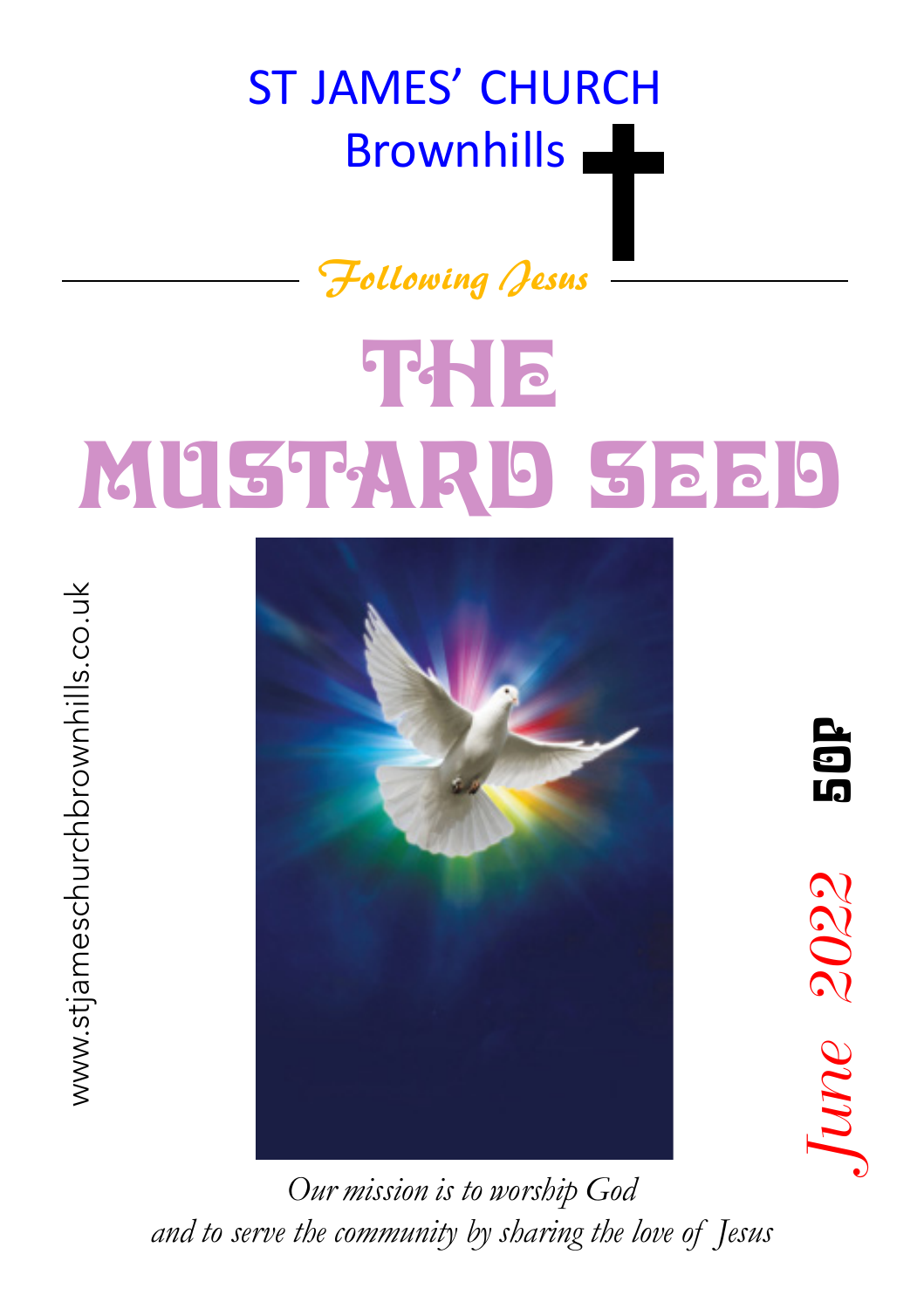### Place of Welcome

Place of Welcome is an open invitation to come and join us for a cup of tea or coffee and a friendly chat. You are equally welcome if you just want to spend a few moments of quiet in church alone.

We also have our Knit & Natter group at the same time – 10-12 noon every Tuesday.

### Grace, Truth & Life Groups

There are now five GTL Groups which are now meeting on a regular basis. It would be good to think we could increase the number meeting, so if you would like to be involved, please speak to Revd Gayle in the first instance.

### Telephone Prayer

If you would like any prayer ministry via the telephone, please contact Gayle on 07545 657 636, or Liz Corbett on 01543 370162.

### Magazine Articles

If, in your reading, you find an article that you think bears repeating in the parish magazine, please let us know and we will try our best to include it in a future issue.

#### Do more, learn more and be more.

Girls & boys aged 6 to 18.

Based at Group HQ, Barnetts Lane, WS8 6HZ

For info: www.brownhills-scouts.org.uk

Call: Sue 01543 276953 or Mary 01543 453293

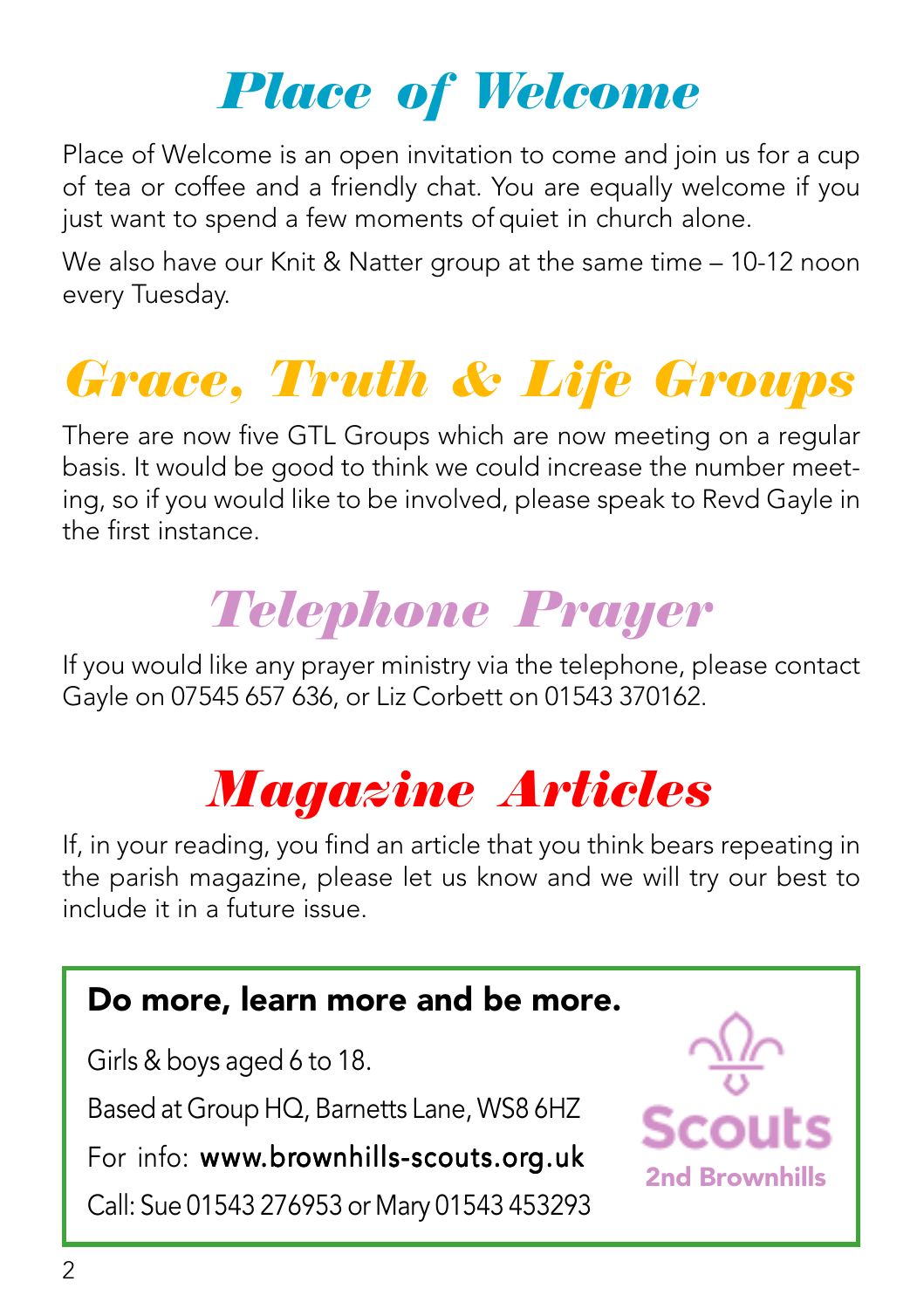## Resurrection Power & A Month to Celebrate & be Inspired by Our Queen



We start this wonderful summer month of June with a four-day Bank Holiday from 2-5 June 2022. During this time, we'll mark the Queen's Platinum Jubilee. All over the country churches have made plans to bring their communities together for the celebrations, that fall on the weekend of Pentecost Sunday – a major festival in the church calendar.

At St James' we start this time of celebrating and honouring our Queen for 70 years of service on the Throne with a Community Fun Day for Brownhills, on Sat 4th June (10.30 am till 3.30 pm). It's worth us knowing that the Christian organisation HOPE Together, the Church of England, the Methodist Church, Biblica, Thy Kingdom Come and other key partners have been key in planning for the Queen's Platinum Jubilee, with a specially commissioned souvenir book (which we're giving away 100 copies of between Saturday 4th and Sunday 5th in the morning), a new anthem to sing, a '70 Acts of Service' community challenge, and lots of resources for children and schools.

I'd like to highlight for us that Dr Rachel Jordan-Wolf, who is HOPE's executive director said, 'Churches are in an ideal place to bring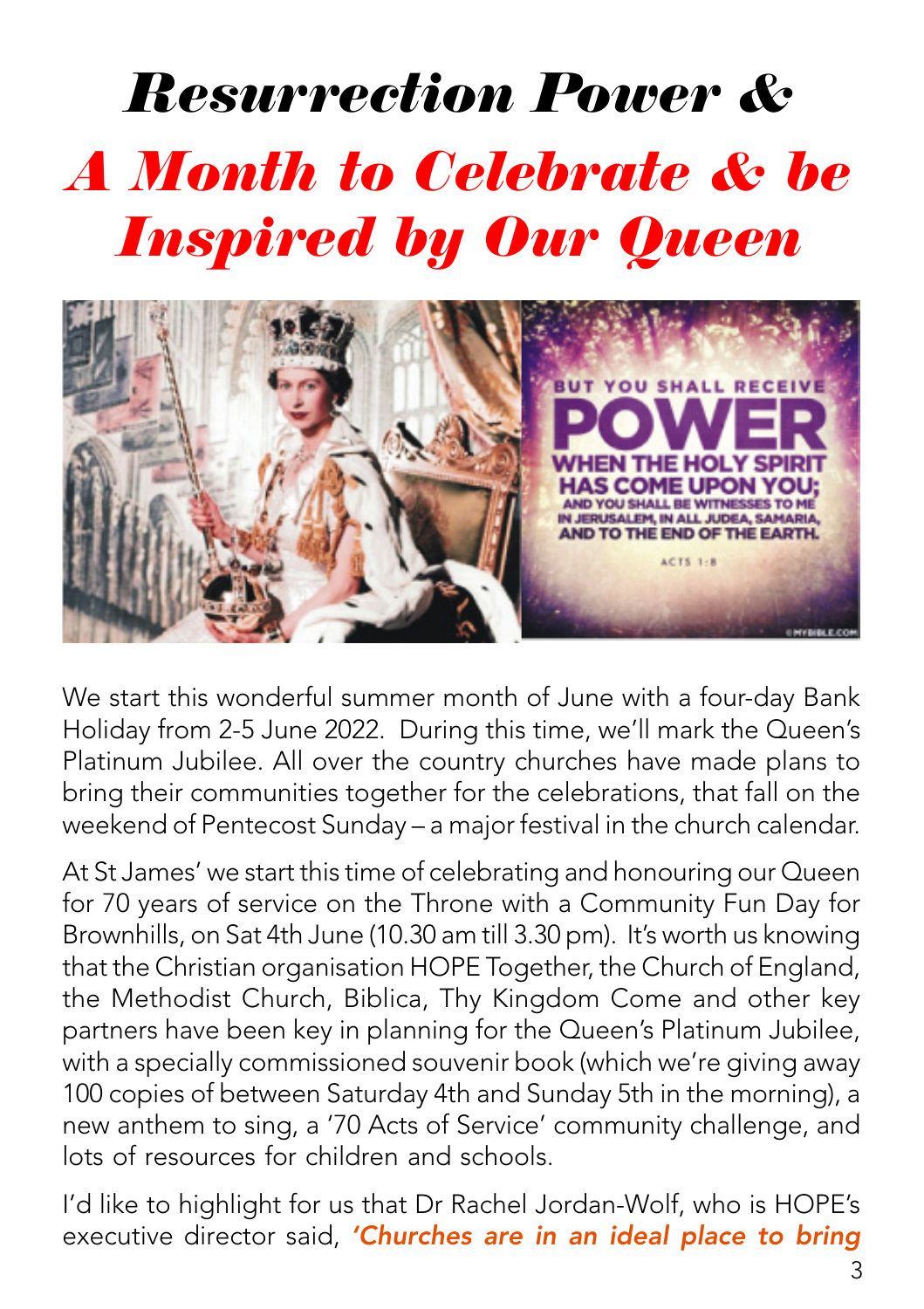communities together for national celebrations. We have the tables, chairs, crockery and PA systems – and we love making cakes!' It is so appropriate that the nation and Commonwealth should be celebrating the Queen's Platinum Jubilee on the same weekend as Pentecost Sunday (5th), the day when the church celebrates the gift of God's Holy Spirit.

The anointing of God's Holy Spirit was central to the Coronation and, in preparation for the day, the Queen prayed: 'Come, Holy Spirit, and daily increase in all of us, and in me, thy humble servant, thy manifold gifts of grace; the spirit of wisdom and understanding; the spirit of counsel and strength; the spirit of knowledge and true godliness, and fill us, O Lord, with the Spirit of thy holy fear, now and for ever. Amen.'

Please do take time to reflect prayerfully on the special edition book that you'll receive. Not only is it a beautifully illustrated souvenir, but it also uses rarely seen prayers, which the Queen prayed in preparation for the Coronation, and highlights how God has answered those prayers over the past seven decades.

At the start of June, and also on Pentecost Sunday, we have the huge blessing of being able to have a **Confirmation Service** at St James' at 6.30 pm. During this service we have the chance to support some of our young people and adults who are making the most amazing commitment that they could ever make to follow Jesus in their lives. Please join me in praying that they will receive and then go on receiving the person of the Holy Spirit for themselves, personally.

May this weekend at the start of June be a gift to each of us, filling us with greater passion for the Lord through us allowing ourselves to be affected by our Queen's service, faithfulness and determination, and even more so than that, by the transcendent joy, excitement, peace and power that God's Holy Spirit brings to us as He fills us.

With love, prayers and all blessings in our Saviour Jesus,

Gayle -

G Greuv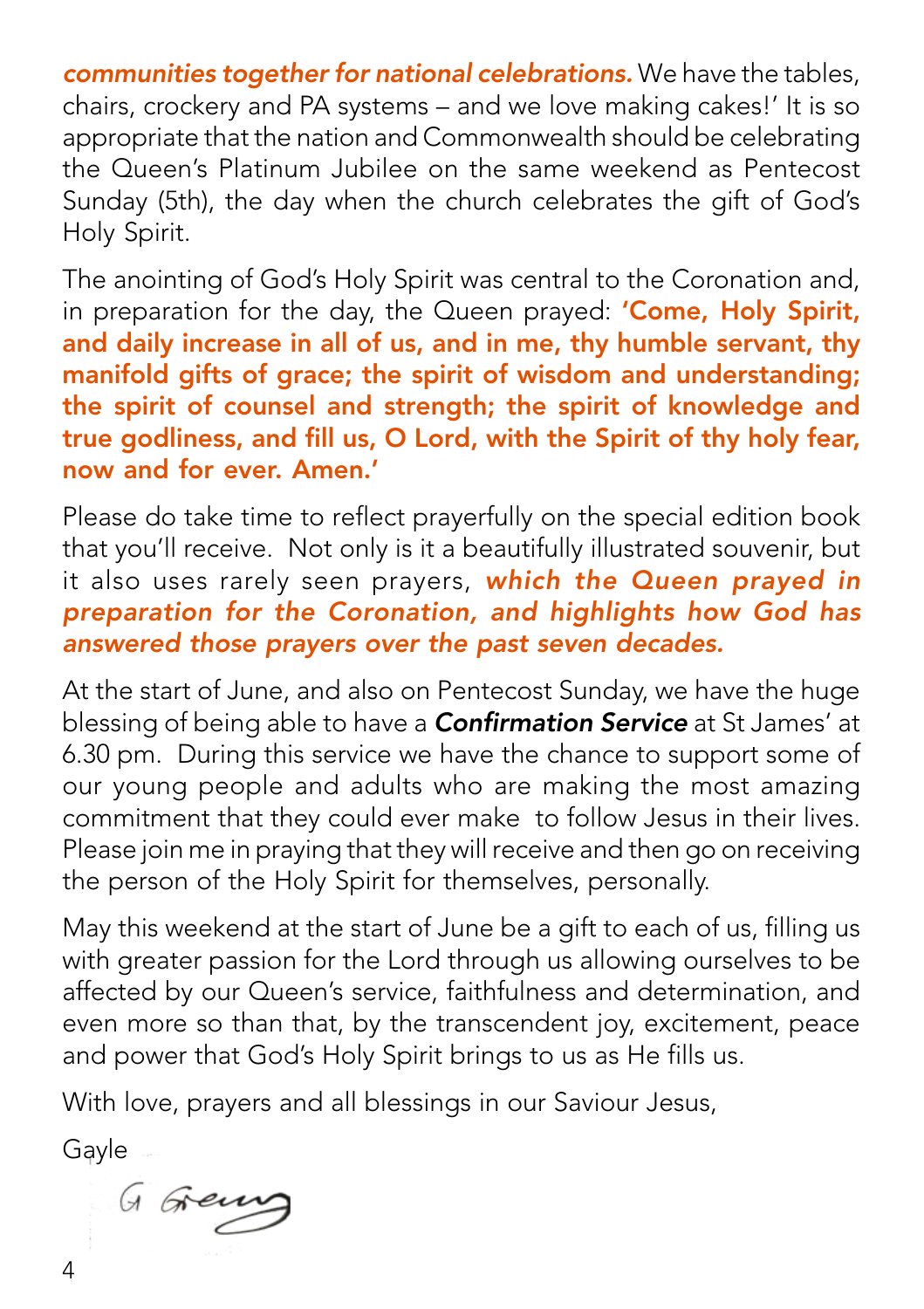#### What Does the Holy Spirit Do?

As we celebrate Pentecost this month, it's appropriate to ask the question: what does the Holy Spirit do in our lives? Everybody who has committed their life to Christ possesses the Holy Spirit, 'if anyone does not have the Spirit of Christ, he does not belong to Christ.' (Romans 8:9). It is the Spirit who brings us new birth into the family of God.

The Spirit assures us of God's love and acceptance, despite our fears, doubts or failures. As adopted children we can address God as our father: "God sent the Spirit of his Son into our hearts, the Spirit who calls out, 'Abba, Father.'"(Galatians 4: 6). By using the same word used by Jesus, we can grow in intimacy with our Father and pray to Him, especially when we struggle to find the right words.

The Holy Spirit is committed to producing a family likeness in those who follow Christ. This Jesus likeness enables us to live as Jesus would in our place, ie: work, family, time, interests etc. Paul describes this as the fruit of the Spirit: 'love, joy, peace, patience, kindness, goodness, faithfulness, gentleness and self-control.' (Galatians 5:22,23). He talks about fruit not fruits! We can't pick and choose, as they come as a total package to be developed over a lifetime!

The Spirit is committed to producing new desires for God: reading the Bible and praying, forgiving others, meeting with other Christians and sharing our faith. He will also give us the motivation to overcome wrong habits, attitudes or lifestyle in our lives.

'Let the church return to Pentecost, and Pentecost will return to her. The Spirit of God cannot take possession of believers beyond their capacity of receiving Him' (Andrew Murray).

*The ability to speak several languages is an asset, but to be able to hold your tongue in one language is priceless. - Anon*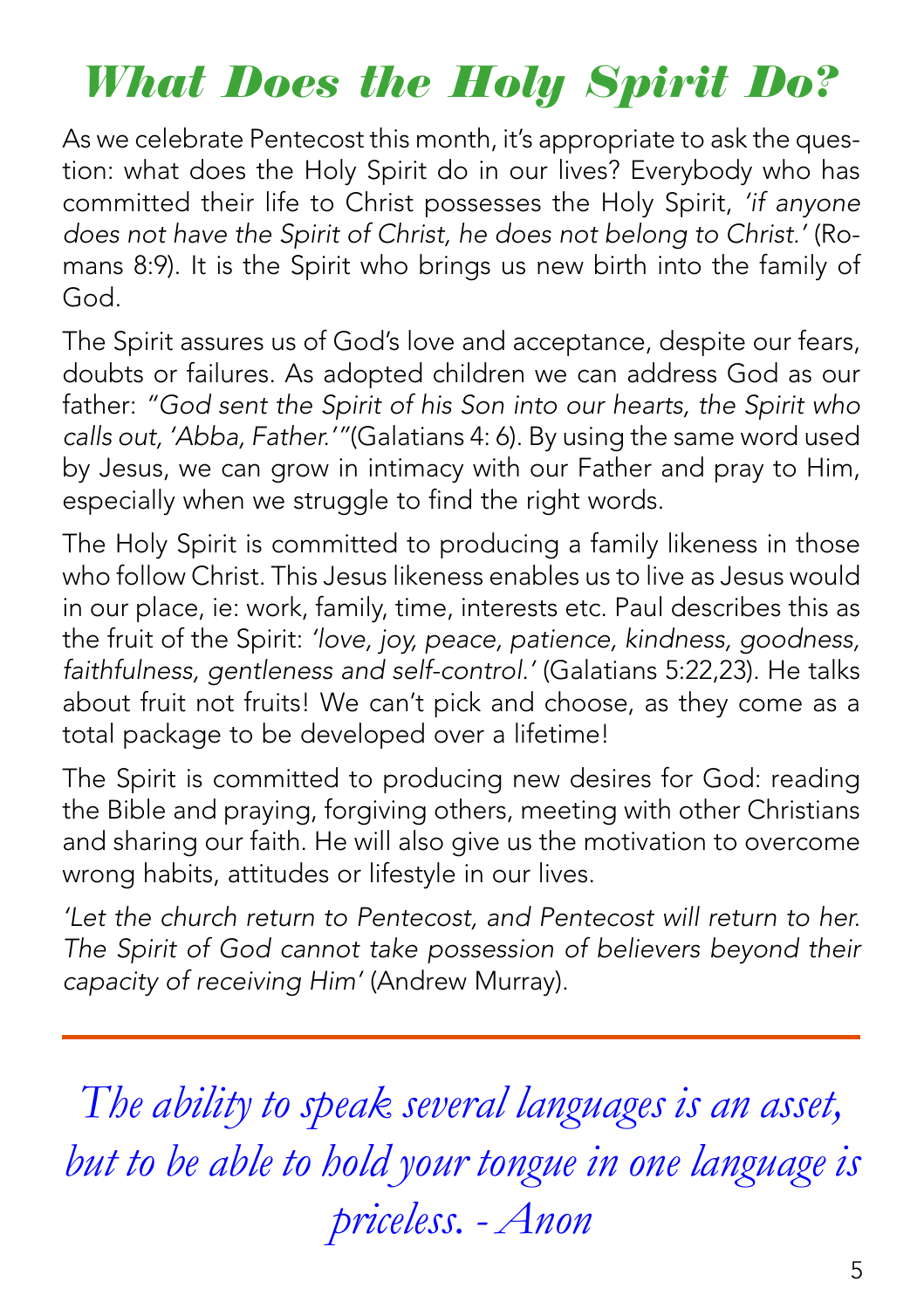#### The Queen's Platinum Jubilee



This month we celebrate the Queen's Platinum Jubilee. She is the longest reigning monarch in British history. Up until recently she attended church every week and still did a full week's work at the age of 96!

It is her commitment to serving God and the nation

which stands out in her life. Even before she became Queen, she made a promise, which she has kept for over 75 years: 'I declare before you all that my whole life, whether it be long or short, shall be devoted to your service' (21st birthday broadcast, 21 April 1947).

What is the secret of the Queen's consistency of character and service? In 2002 she said this: "I know just how much I rely on my faith to guide me through the good times and the bad. Each day is a new beginning. I know that the only way to live my life is to try to do what is right, to take the long view, to give of my best in all that the day brings, and to put my trust in God." These are wise words from somebody who draws her strength from the Christian Faith and can inspire all of us who want to make our lives count!

The Queen has been an example of joyful, wise, and generous service on behalf of others all her life. Six months before her coronation she asked the nation and Commonwealth to "pray that God may give me wisdom and strength to carry out the solemn promises I shall be making, and that I may faithfully serve Him and you, all the days of my life." Paul urges us to pray for all in authority, "that we may live peaceful and quiet lives in all godliness and holiness." (1 Timothy 2:2).

*Nothing else ruins the truth like stretching it. - Anon*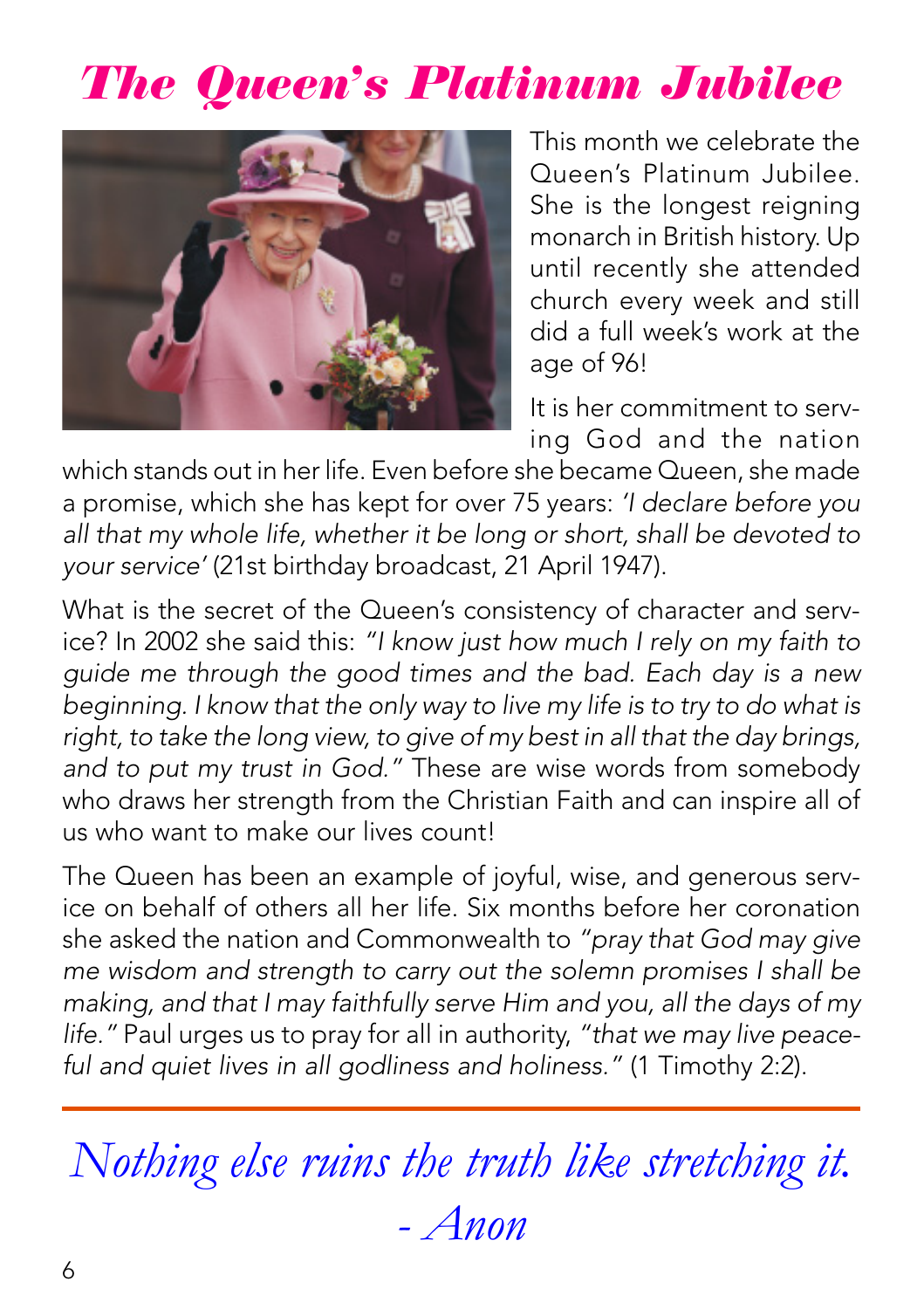June



#### Across

1 Evil (Genesis 6:5) (10)

7 Musician called for by Elisha when he met the kings of Israel, Judah and Edom (2 Kings 3:15) (7)

8 The request that led to the institution of the Lord's Prayer: 'Lord, – us to pray' (Luke 11:1) (5)

10 'We are hard pressed on every –' (2 Corinthians 4:8) (4)

11 Fraud (2 Corinthians 6:8) (8)

13 'His troops advance in force; they build a siege ramp against me and – around my tent' (Job 19:12) (6)

15 Where Rachel hid Laban's household gods when he searched his daughter's tent (Genesis 31:34) (6)

17 'Now about spiritual gifts, brothers, I do not want you to be  $-$ ' (1 Corinthians 12:1) (8)

18 Nomadic dwelling (Genesis 26:25) (4)

21 'As for man, his days are like –, he flourishes like a flower of the field' (Psalm 103:15) (5)

22 Or I live (anag.) $(7)$ 

23 Those guilty of 1 Across (Romans13:4) (10)

#### Down

1 'God so loved the – that he gave his one and only Son' (John 3:16) (5)

- 2 'Away in a manger, no for a bed'  $(4)$
- 3 Mob ten (anag.) (6)

4 'Each – group made its own gods in several towns where they settled' (2 Kings 17:29) (8)

- 5 Began (Luke 9:46) (7)
- 6 Speaking very softly (John 7:32) (10)
- 9 Workers Ruth joined when she arrived

in Bethlehem with her mother-in-law Naomi (Ruth 2:3) (10)

- 12 Put in jail (Acts 22:19) (8)
- 14 Ace turn (anag.) (7)
- 16 Discharge (Acts 21:3) (6)

19 'All these – come from inside and make

- a man "unclean"' (Mark 7:23) (5)
- 20 'Let us rejoice and be glad and him
- glory!' (Revelation 19:7) (4)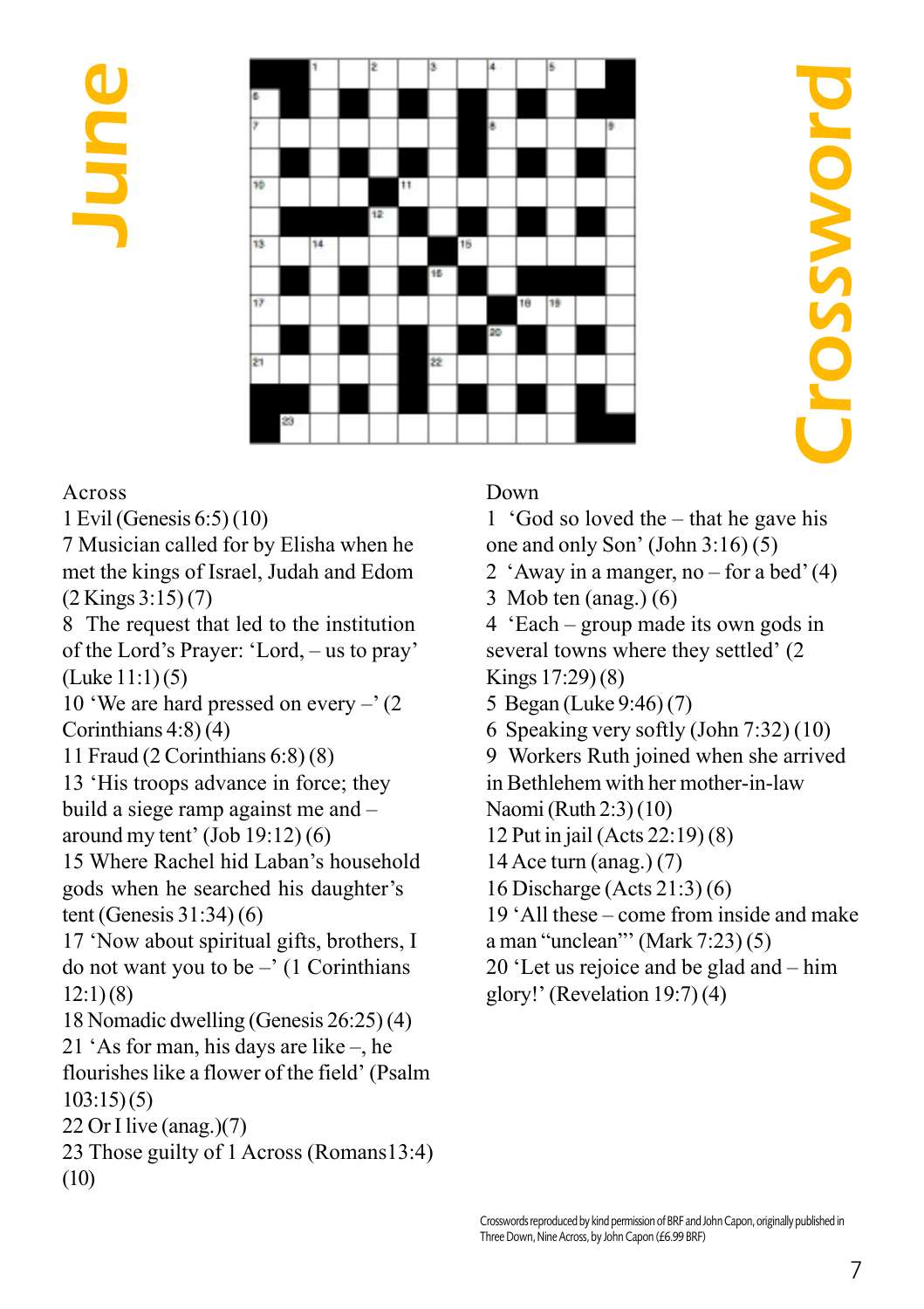Historically, the Church of England has had its share of eccentric clergy. Even nowadays, hiding away in remote parishes, there are still some colourful clergy about. Clergy such as the elderly, Anglo-Catholic Uncle Eustace, who is incumbent in the small parish of St James-the-Least-of All, somewhere in Very Rural England. Eustace despairs of his nephew, Darren, who has become an Evangelical curate in a busy urban parish… and so he writes letters, to try and properly 'educate' Darren in parish life.

# Beware all donations!

*The Rectory St. James the Least*

*My dear Nephew Darren*

*This has been an unusual month: we have moved from hysterical excitement to deep disappointment within the space of days.*

*For many years, our vestry has displayed an oil painting generously donated by the Dowager Duchess of Stansby – given to us, I suspect, because her son, the tenth Duke, would not allow it in his house. It was supposed to depict Daniel in the lions' den, although I always thought it looked more like a prospective adopter visiting a dog rescue centre. The Dowager was less than pleased when it wasn't made the centrepiece in the sanctuary, but we managed to persuade her that her exceptional work of art would be safer from theft if locked away.*

*Then – our cleaner happened to knock it off the wall. If it had landed in her bucket of disinfectant and been totally destroyed, it would have been a sadness I suspect I could have learned to bear. But something more interesting happened. Some of the Dowager's oil was chipped off – to reveal a painting underneath of what looked like a cherub.*

*The cleaner told the churchwarden, who instructed her not to tell anyone about the find. This inevitably meant that, within the hour, the entire* 8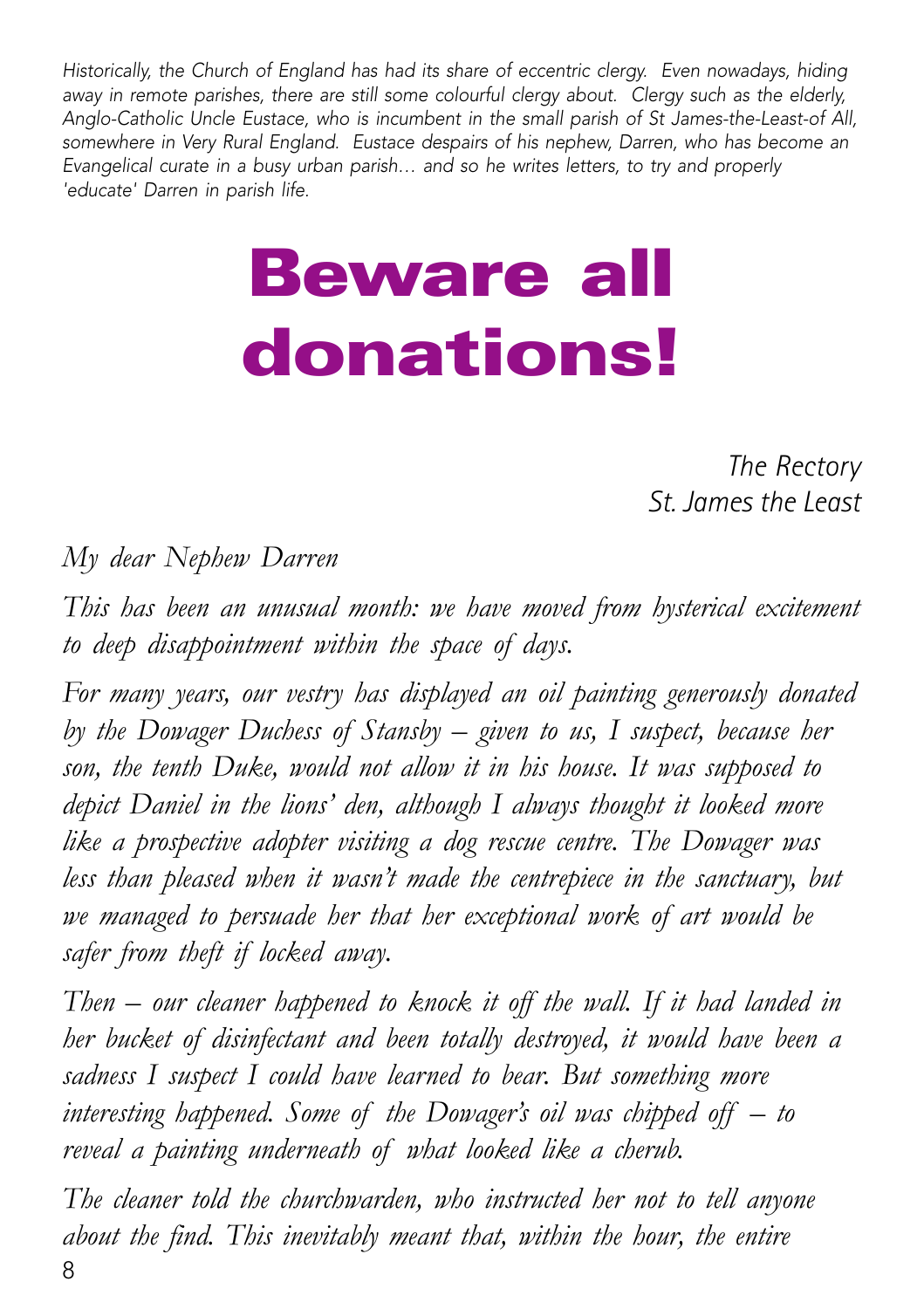*parish knew of the discovery of what had already been transformed into a priceless pre-Raphaelite treasure. Our churchwarden has yet to learn the fact that if you tell someone something in complete confidence, they assume it means they can only tell one other person at a time.*

*By evening, mutually opposed camps had already formed. Miss Timmins wanted the treasure to be placed in a side chapel, as a shrine, preferably with candles permanently burning beside it. She envisaged St James the Least of All becoming a place of pilgrimage, and that this yet-to-be revealed cherub may work miracles of healing. She was already asking for opinions about where the car park should be built to cater for the thousands of tourists who would soon be flocking here. Another group wanted to sell it as soon as possible and use the money to repair our church tower. A third group insisted the fortune it would raise be given to African missionaries. Meanwhile, the tenth Duke was consulting his solicitors to see how he might get the canvas back to his castle.*

*We compromised by getting the thing X-rayed, to see what work of art lay underneath. It turned out to be by a local artist who had painted an advert for the village pharmacist to sell his own brand of gripe water.*

*Shrines, towers and good deeds were quietly forgotten and the last we heard of the tenth Duke was that he was consulting a second set of solicitors to see if he can get out of paying the first set for the work that they had done to retrieve the painting.*

*Your loving uncle,*

*Eustace*

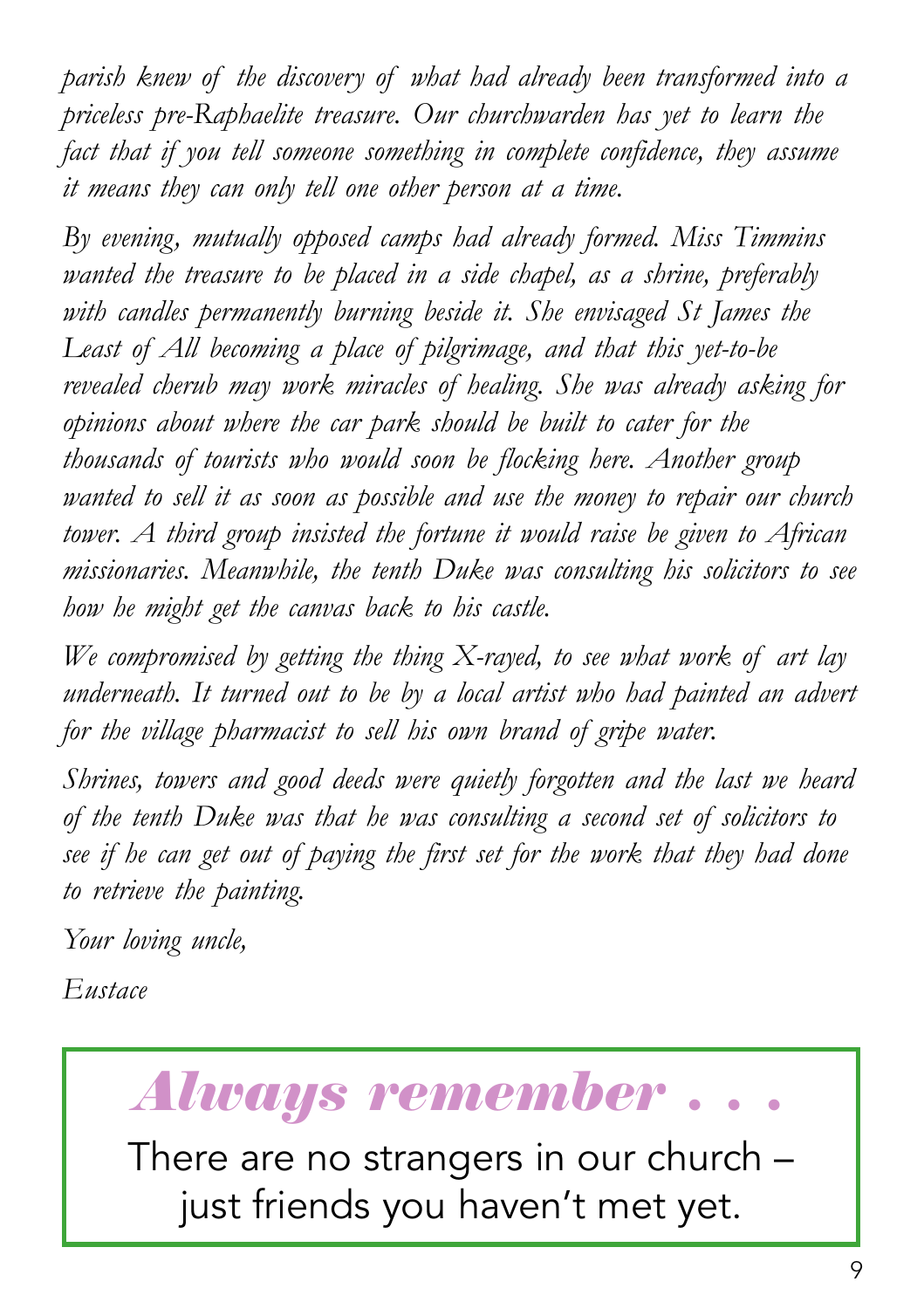#### Readings for June

*The readings are the ones we will use in church and online.* **5th June 2022 –** Morning Service - Galatians 3 v 23–29 **5th June 2022 –** Evening Service - TBC **12th June 2022 –** Morning Service - 1 Corinthians 6 v 12–20 & 1 Corinthians 13 **12th June 2022 –** Evening Service - John 16 v 12–15 & Romans 5 v 1–5 **19th June 2022 –** Morning Service - Romans 8 & Romans 12 v 1–8 **19th June 2022 –** Evening Service - Psalm 42 & Acts 27 v 1–12 **26th June 2022 –** Morning Service - Ephesians 1 **26th June 2022 –** Evening Service - Psalm 77 & Galatians 5 v 1, 13–25

*People treat the Ten Commandments like a history test - they attempt only three.- Anon*

**CROSSWORD ANSWERS** ACROSS: 1, Wickedness. 7, Harpist. 8, Teach. 10, Side. 11, Impostor. 13, Encamp. 15, Saddle. 17, Ignorant. 18, Tent. 21, Grass. 22, Olivier. 23, Wrongdoers. DOWN: 1, World. 2, Crib. 3, Entomb. 4, National. 5, Started. 6, Whispering. 9, Harvesters. 12, Imprison. 14, Centaur. 16, Unload. 19, Evils, 20, Give.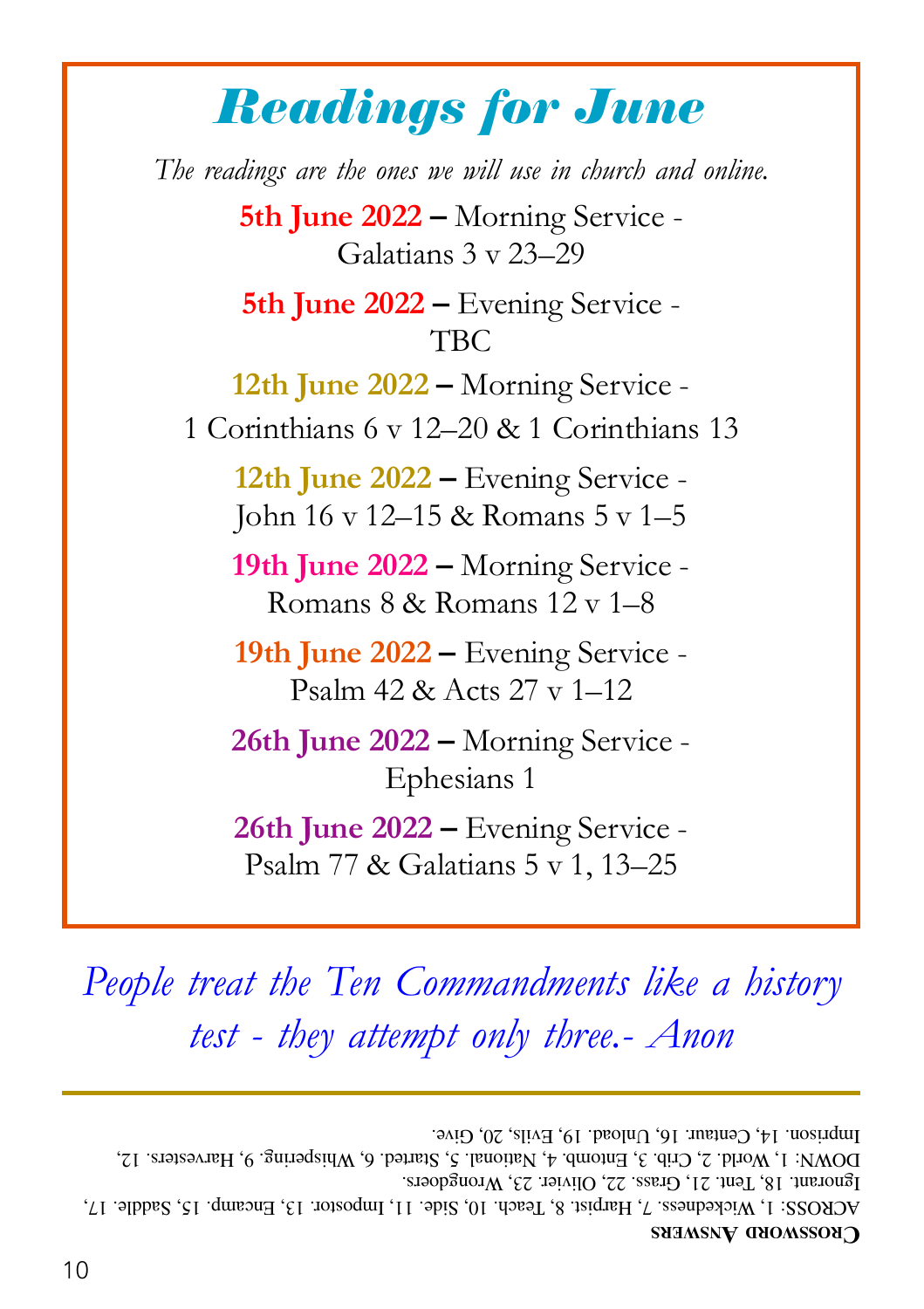#### Some simple tricks to save energy

The on-going rise in energy costs is eye-watering. Here are some wellproven ways to save money:

Always turn off the lights when you leave a room. Forget about maintaining an 'ambience' in your home.

Turn down your thermostat by at least a degree. Or two. Or three?

Get some LED bulbs – they are six times more efficient, last much longer, and use 90 per cent less energy than old-style bulbs.

Shower rather than bath. Don't worry about a bit of dirt on your children. It can strengthen their immune systems and help prevent them from becoming allergic to everything.

Don't boil the kettle all the time – it eats up about six percent of all your electricity per year. Why not consider making a pot rather than a mug, so that you drink as much overall, but less often?

Make a draught excluder - you know, the ones that look like sausage dogs. Don't turn up the heat to combat a draught, fix the draught.

Keep doors closed. If you don't need to heat your WHOLE house, don't.

Put some more clothes on. We all know people who like to wear only tee-shirts at home, even in winter. If they belong to your family, get them to put on a jumper, cuddle the dog, wrap up in a blanket, or run up and down the stairs, not turn up the heating.

Set your washing machine at 30. Washing at 30 rather than 40 degrees can reduce your energy consumption by 60 per cent per cycle, according to the energy experts.

Use your electric clothes dryer less. It can account for five per cent of all household electricity. Far cheaper to buy a washing line!

Use your oven only when you can fill it up. Never cook just one thing at a time. And when you are done, leave theoven door open to help heat the house.

All of these are small steps, but together they could make a big difference this year.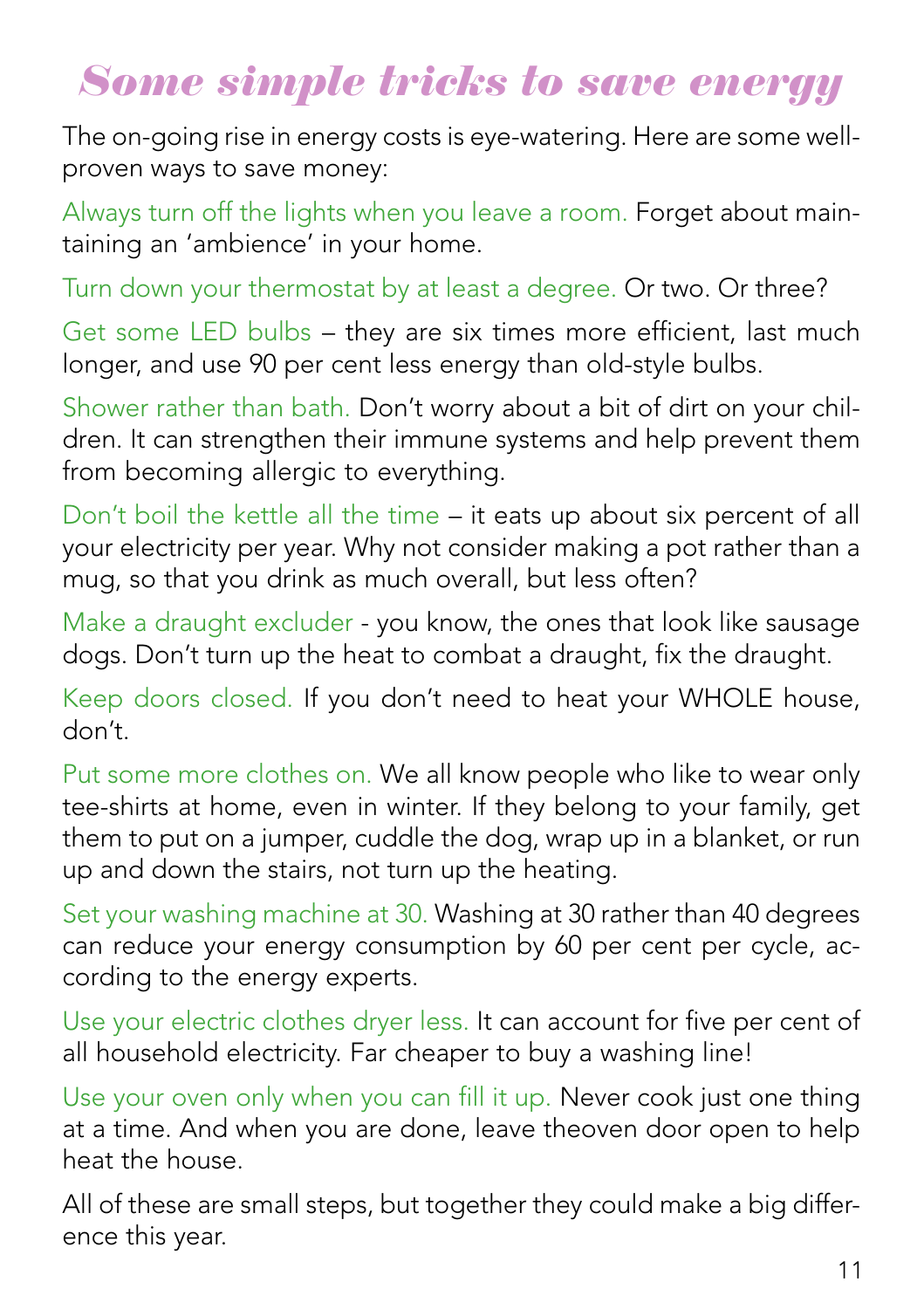#### Father's Day

Fans of the popular Star Wars films were surprised when Darth Vader said to Luke Skywalker "I am your father." This unexpected disclosure paved the way for future surprises in the episodes that followed.

Many times, Jesus surprised His hearers with parables that had unexpected twists and turns. No doubt He astonished the disciples when He first called God 'Father' and went on to instruct them to pray saying "Our Father in heaven…". No one had called God 'Father' before!

Shortly before His arrest, trial and crucifixion, Jesus talked to His disciples about God the Father. He said: "In my Father's house are many rooms." This prompted Philip to ask: "Show us the Father, that is all we need." Jesus replied: "Whoever has seen Me has seen the Father."

Jesus knew this concept would be hard to grasp and so had to frequently speak about God as His Father. For three years the disciples had listened to profound teaching and witnessed miracles. They knew Jesus was different, but as His ministry drew to a close they were learning more about the special relationship that God had with Jesus.

On 19thJune it will be Father's Day. This is an occasion to remember the role our dads are playing now or have played in our lives. Hopefully, we have good memories and recall times of loving care they showed to us.

Unfortunately, some people do not know their fathers, or they have been absent for long periods or may be neglectful, deceitful, or abusive. Sadly, some children and adults would rather not remember their fathers, having suffered some trauma or family breakdown.

It is good to know that God is not like this. Jesus came to reveal God as our Heavenly Father, who is loving, compassionate, merciful, forgiving, and caring. God is the model father who knows what is good for us and wants the best for us.

So, Father's Day can be a reminder that we are God's children, and that we can possess the blessings He has kept for us. In the story of our lives God has revealed Himself in a surprising way. He says to each one of us 'I am your Father'. Now that is something to celebrate!

*Exercise daily - walk with the Lord. - Anon*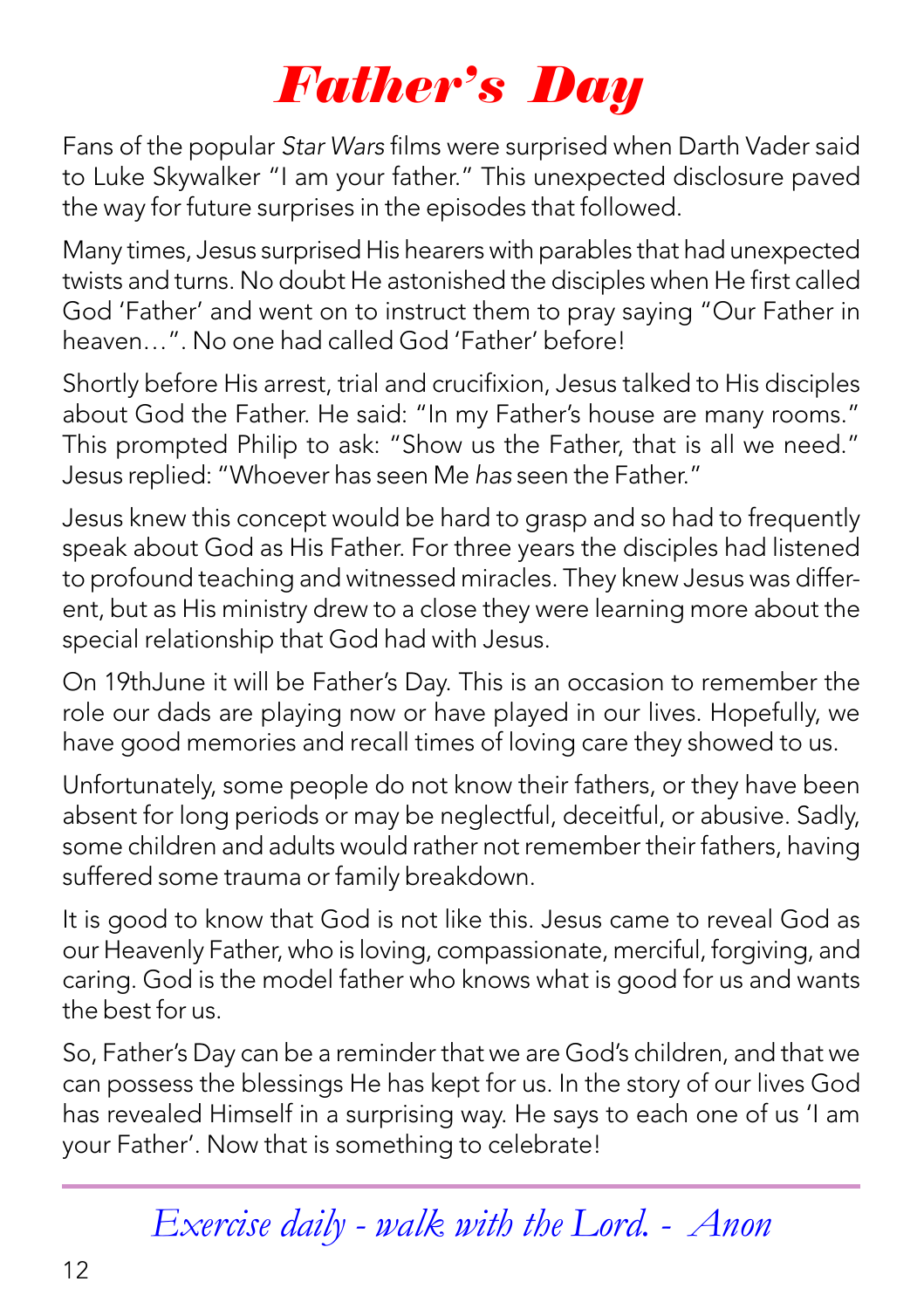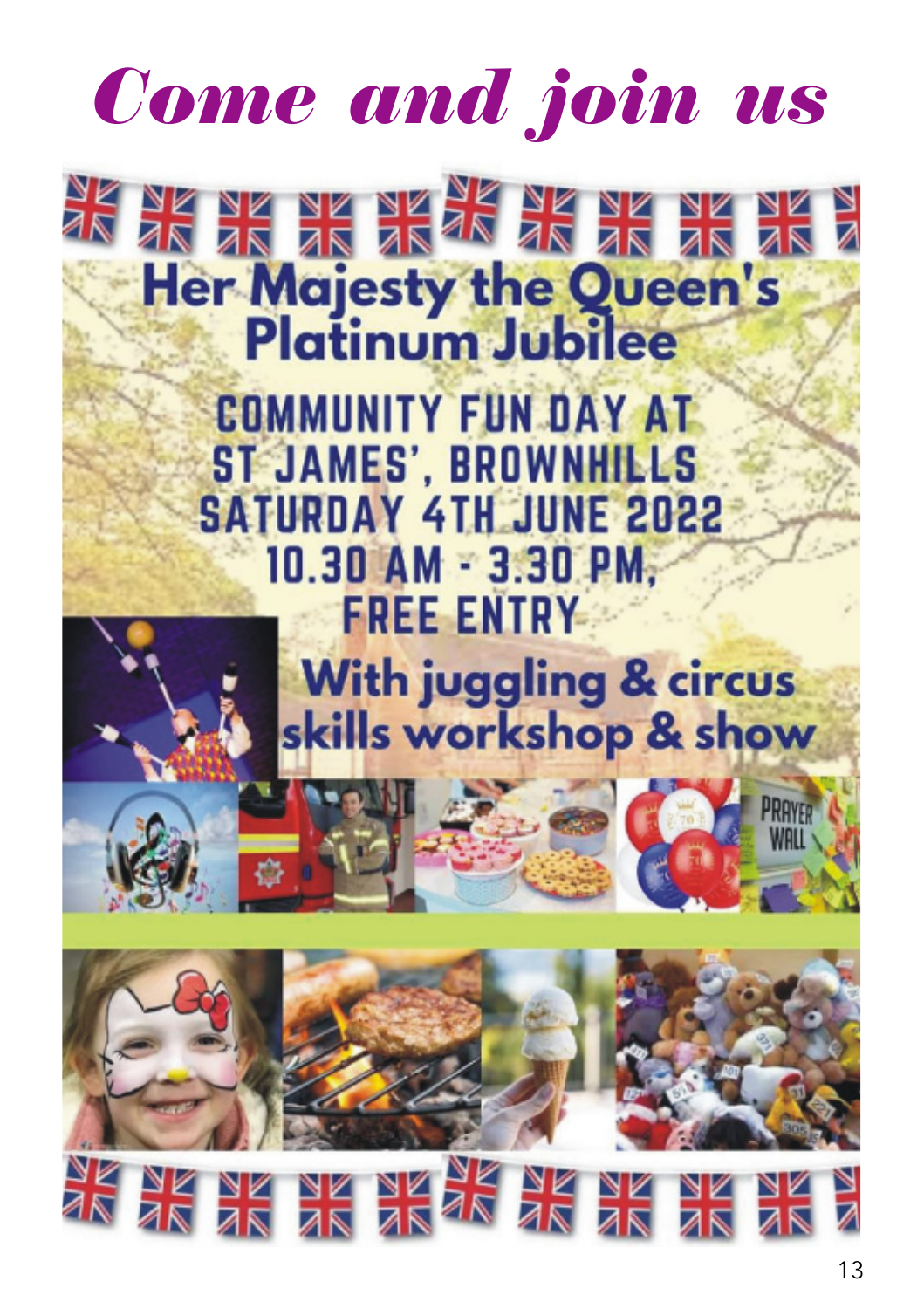

#### The U in JesUs

Before U were thought of or time had begun, God even stuck U in the name of His Son.

And each time U pray, you'll see it's true You can't spell out JesUs and not include U

You're a pretty big part of His wonderful name, For U, He was born; that's why He came.

And His great love for U is the reason He died. It even takes U to spell crUcified.

Isn't it thrilling and splendidly grand He rose from the dead, with U in His plan?

The stones split away, the gold trUmpet blew, and this word resUrrection is spelled with a U.

When JesUs left earth at His upward ascension, He felt there was one thing He just had to mention.

"Now go into the world and tell them it's true That the love I have shown is not just for U."

So many great people are spelled with a U, Don't they have a right to know JesUs too?

It all depends now on what U will do, He'd like them to know, But it all starts with U.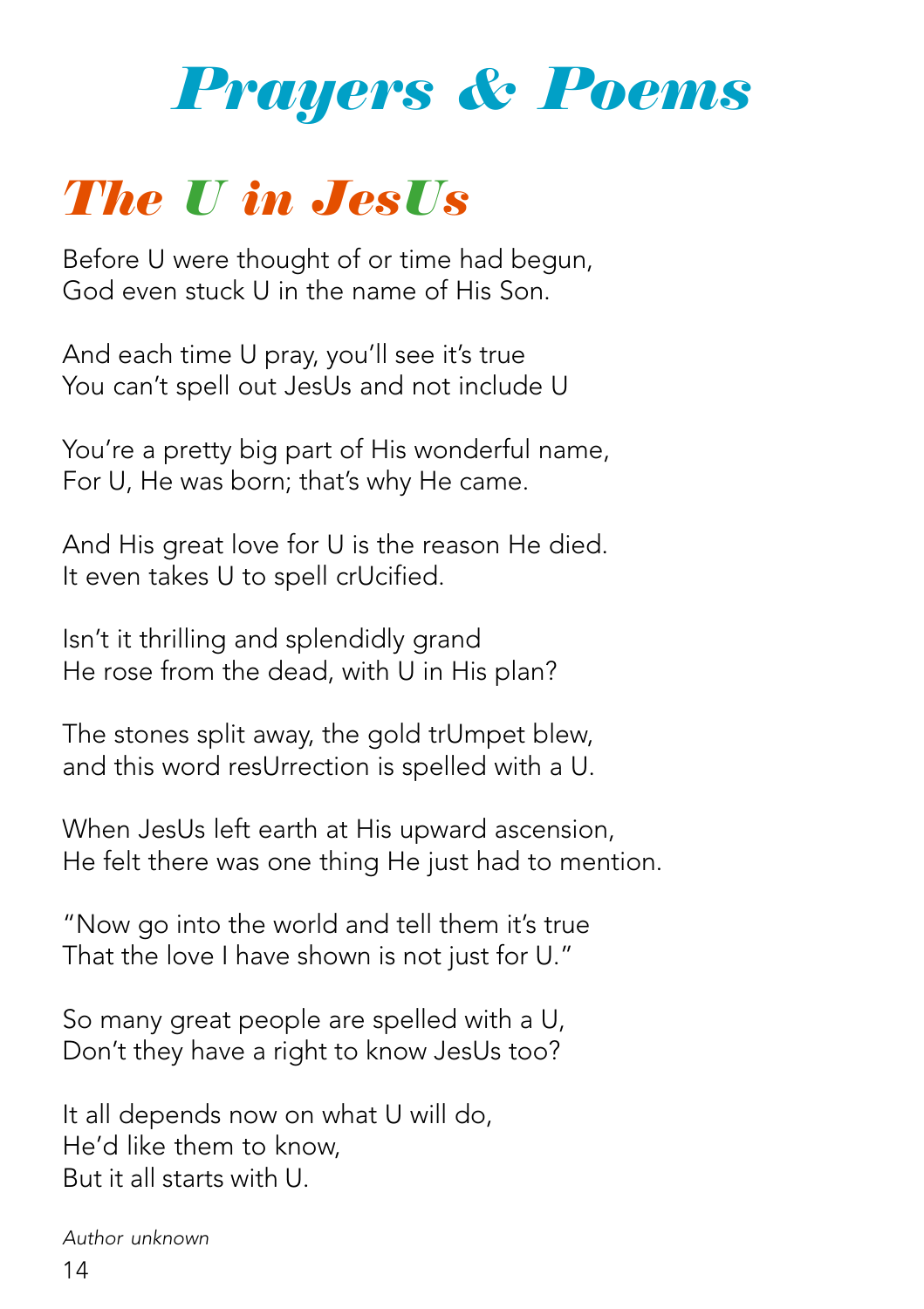# *John Short & Son*

The Independent, Family-Owned Firm of Funeral Directors

*Amid the confusion of bereavement we provide calmness, order and a sense of dignity – so that life, as it must, can go on with hope for the future as well as respect for the past.*

At times of bereavement we have served the local communities in and around this area since 1866. We personally know many of the families we have assisted. Whatever the time of day or night, we have given them the sympathy, advice and help they have needed.

Only an independent family firm, we believe, with its roots in the community, can offer this service with understanding and commitment.

> 4x Award Winning Agents for *Golden Charter Funeral Plans*

3 High Street Chasetown Burntwood WS7 3XE Tel: 01543 686204 Email:

johnshortandson@outlook.com